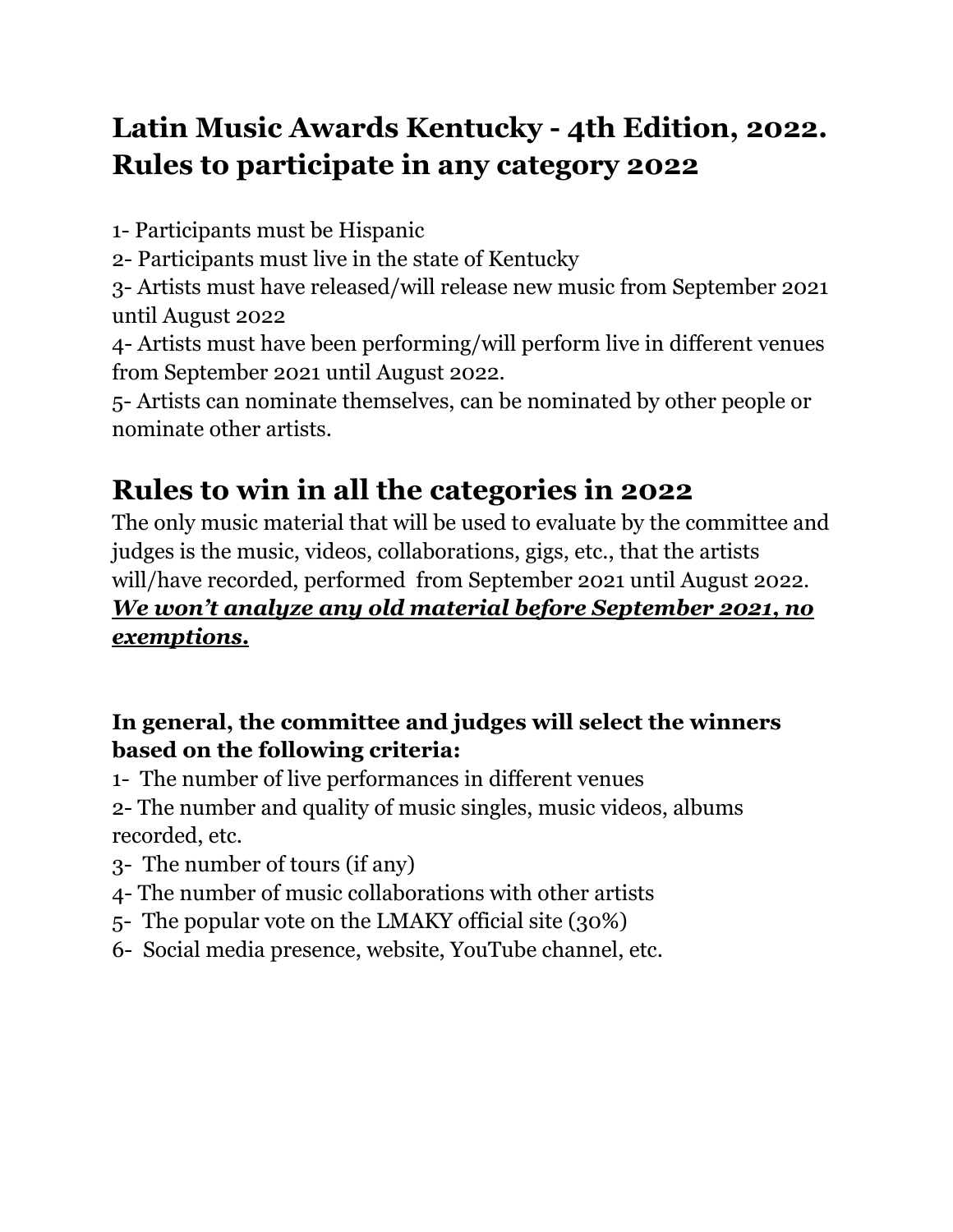# **15 Categories** (all artists will be evaluated for the music work done from *September 2021 until August 2022)*

# **1- Best Salsa Band**

### **The committee and judges will select the winner based on the following criteria:**

1- The number of live performances

2- The number and music quality of new singles, music videos, albums recorded, etc.

- 3- The number of tours
- 4- The number of music collaborations with other artists
- 5- The popular vote on the LMAKY official website (30%)
- 6- Social media presence, website, media mentions, YouTube channel, etc.

# **2- Best Latin Urban Artist**

#### **The committee and judges will select the winner based on the following criteria:**

1- The number of live performances

2- The number and music quality of new singles, music videos, albums recorded, etc.

3- The number of tours

4- The number of music collaborations with other artists

5- The popular vote on the LMAKY official website (30%)

6- Social media presence, website, media mentions, YouTube channel, etc.

# **3- Best Female Latin Artist**

### **The committee and judges will select the winner based on the following criteria:**

1- The number of live performances

2- The number and music quality of new singles, music videos, albums recorded, etc.

3- The number of tours

4- The number of music collaborations with other artists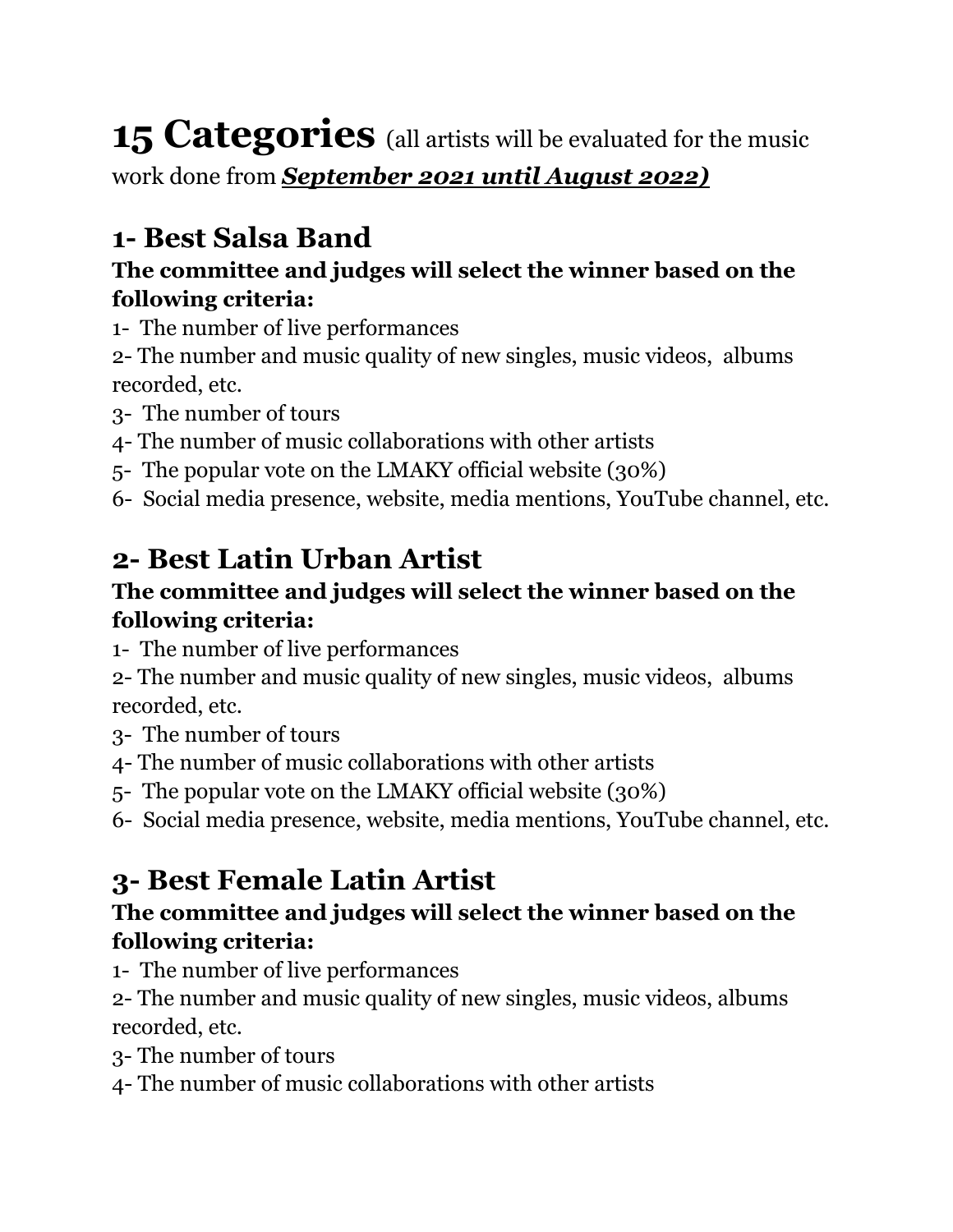- 5- The popular vote on the LMAKY official website (30%)
- 6- Social media presence, website, media mentions, YouTube channel, etc.

# **4- Best Latin Jazz Artist**

#### **The committee and judges will select the winner based on the following criteria:**

1- The number of live performances

2- The number and music quality of singles, music videos, albums recorded, etc.

3- The number of tours

4- The number of music collaborations with other artists

5- The popular vote on the LMAKY official website (30%)

6- Social media presence, website, media mentions, YouTube channel, etc.

## **5- Best Latin Producer/Composer**

#### **The committee and judges will select the winner based on the following criteria:**

1- The number and music quality of singles, music videos, albums, etc, produced by the composer only from Sept 2021 - August 2022

2- The number of music collaborations with other artists, producers, etc. 3- The popular vote on the LMAKY official website (30%)

4- All producers need to submit the full list of music works done between September 2021 - August 2022 and one of his best produced music works (link to iTunes, Spotify, YouTube or mp3 file)

# **6- Best Latin Christian Artist**

#### **The committee and judges will select the winner based on the following criteria:**

1- The number of live performances

2- The number and music quality of singles, music videos, albums recorded, etc.

3- The number of tours

4- The number of music collaborations with other artists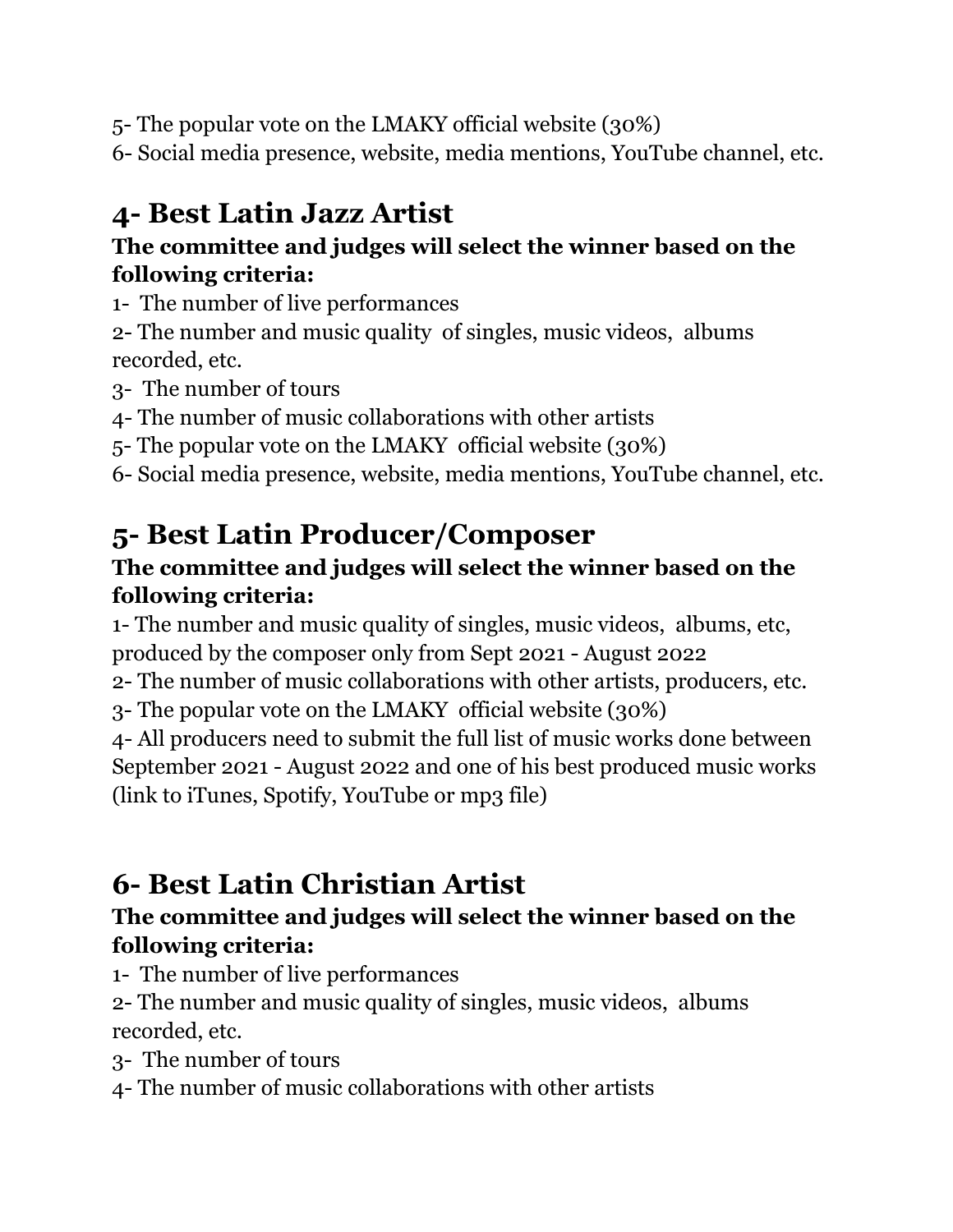- 5- The popular vote on the LMAKY official website (30%)
- 6- Social media presence, website, media mentions, YouTube channel, etc

# **7- Best Norteño/Regional Artist**

### **The committee and judges will select the winner based on the following criteria:**

1- The number of live performances

2- The number and music quality of singles, music videos, albums recorded, etc.

3- The number of tours

4- The number of music collaborations with other artists

5- The popular vote on the LMAKY official website (30%)

6- Social media presence, website, media mentions, YouTube channel, etc.

## **8- Best Tropical Band**

#### **The committee and judges will select the winner based on the following criteria:**

1- The number of live performances

2- The number and music quality of singles, music videos, albums recorded, etc.

3- The number of tours

4- The number of music collaborations with other artists

5- The popular vote on the LMAKY official website (30%)

6- Social media presence, website, media mentions, YouTube channel, etc.

### **9- Best Latin Music Video**

#### **The committee and judges will select the winner based on the following criteria:**

1- The quality of photography

2- The storytelling, Plot, Themes, Tone, Acting and Characters

3- The interplay between music, lyrics, video, images and sound

4- The popular vote on the LMAKY official website (30%)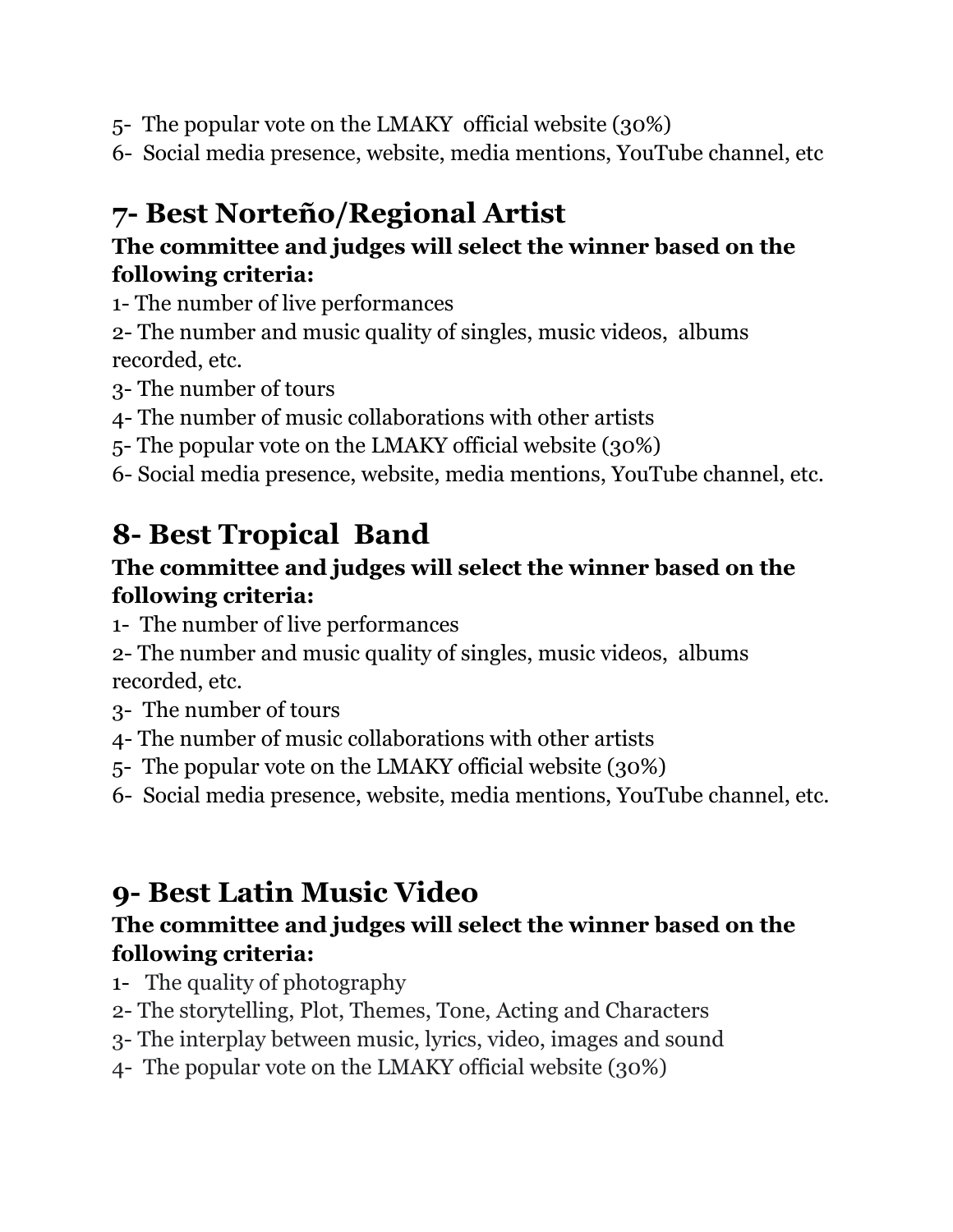### **10- Best Latin Song**

#### **The committee and judges will select the winner based on the following criteria:**

- 1- The music quality of the song (i.e. harmony, melody, rhythm)
- 2- The quality of the lyrics
- 3- The music style
- 4- The popular vote on the LMAKY official site (30%)

### **11- Best Latin DJ**

#### **The committee and judges will select the winner based on the following criteria:**

- 1- The number of live performances
- 2- The number and music quality of singles, music videos, albums recorded, mixes, etc.
- 3- The number of residencies (if any)
- 4- The number of music collaborations with other artists
- 5- The popular vote on the LMAKY official website (30%)
- 6- Social media presence, website, media mentions, YouTube channel, etc.
- 7- All DJs need to submit one original mix (max 30 minutes)

### **12- Best Latin Artist**

#### **The committee and judges will select the winner based on the following criteria:**

- 1- The number of live performances
- 2- The number and music quality of singles, music videos, albums recorded, etc.
- 3- The number of tours
- 4- The number of music collaborations with other artists
- 5- The popular vote on the LMAKY official website (30%)
- 6- Social media presence, website, media mentions, YouTube channel, etc.